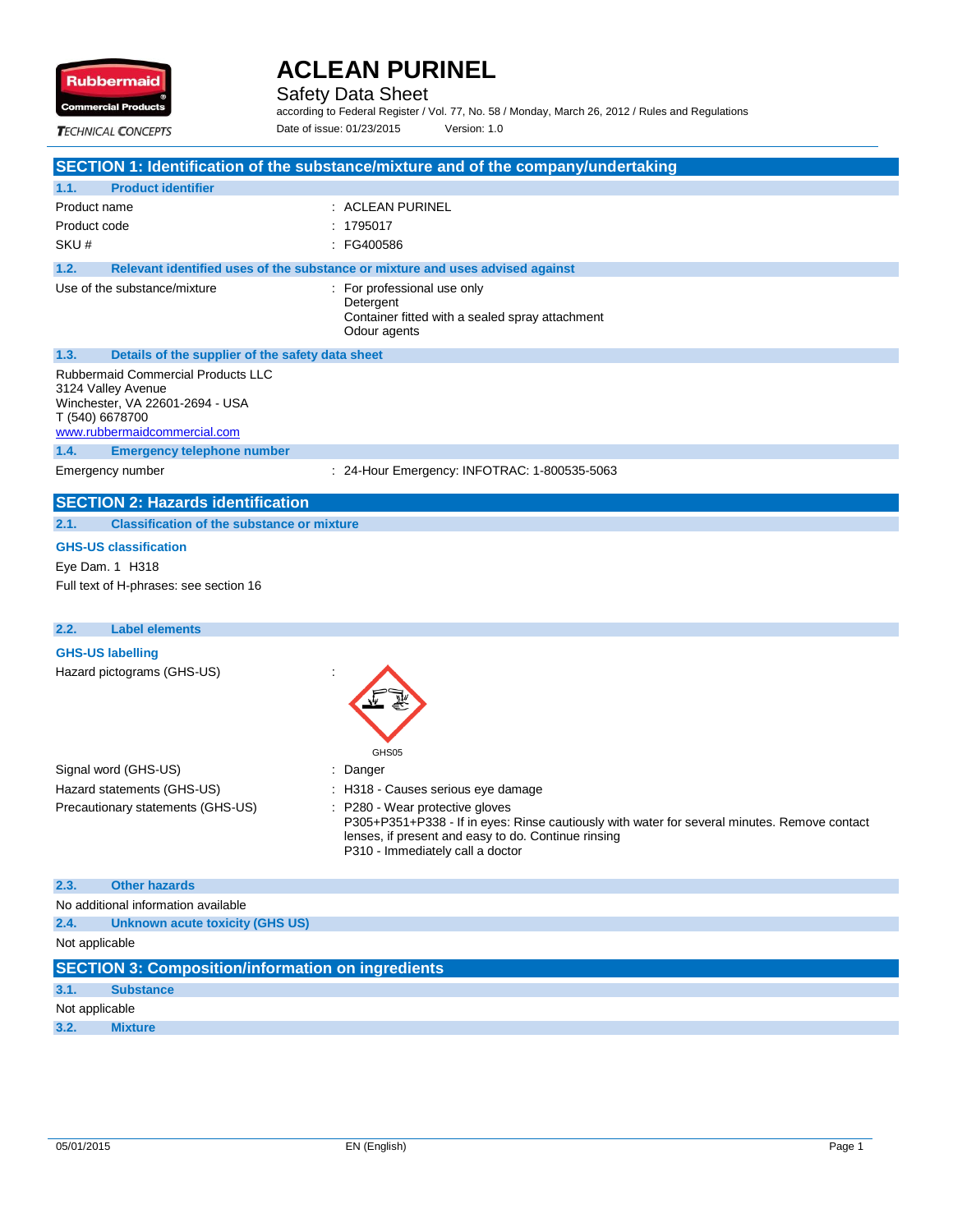#### Safety Data Sheet

according to Federal Register / Vol. 77, No. 58 / Monday, March 26, 2012 / Rules and Regulations

|                                                                                                                                                     |                                                                                                                                                                                                      | %        |                                                           |
|-----------------------------------------------------------------------------------------------------------------------------------------------------|------------------------------------------------------------------------------------------------------------------------------------------------------------------------------------------------------|----------|-----------------------------------------------------------|
| <b>Name</b><br><b>TETRASODIUM EDTA</b>                                                                                                              | <b>Product identifier</b><br>(CAS No) 64-02-8                                                                                                                                                        | $1 - 10$ | <b>GHS-US classification</b><br>Acute Tox. 4 (Oral), H302 |
|                                                                                                                                                     |                                                                                                                                                                                                      |          | Eye Dam. 1, H318                                          |
| <b>GLUCONIC ACID</b>                                                                                                                                | (CAS No) 526-95-4                                                                                                                                                                                    | $1 - 10$ | Skin Irrit. 2, H315                                       |
|                                                                                                                                                     |                                                                                                                                                                                                      |          | Eye Irrit. 2A, H319<br>STOT SE 3, H335                    |
| Full text of H-phrases: see section 16                                                                                                              |                                                                                                                                                                                                      |          |                                                           |
| <b>SECTION 4: First aid measures</b>                                                                                                                |                                                                                                                                                                                                      |          |                                                           |
| <b>Description of first aid measures</b><br>4.1.                                                                                                    |                                                                                                                                                                                                      |          |                                                           |
| First-aid measures general                                                                                                                          | : Never give anything by mouth to an unconscious person. If you feel unwell, seek medical<br>advice (show the label where possible).                                                                 |          |                                                           |
| First-aid measures after inhalation                                                                                                                 | : Allow victim to breathe fresh air. Allow the victim to rest.                                                                                                                                       |          |                                                           |
| First-aid measures after skin contact                                                                                                               | : Remove affected clothing and wash all exposed skin area with mild soap and water, followed<br>by warm water rinse.                                                                                 |          |                                                           |
| First-aid measures after eye contact                                                                                                                | : Rinse cautiously with water for several minutes. Remove contact lenses, if present and easy to<br>do. Continue rinsing. Immediately call a POISON CENTER or doctor/physician.                      |          |                                                           |
| First-aid measures after ingestion                                                                                                                  | : Rinse mouth. Do NOT induce vomiting. Obtain emergency medical attention.                                                                                                                           |          |                                                           |
| 4.2.<br>Most important symptoms and effects, both acute and delayed                                                                                 |                                                                                                                                                                                                      |          |                                                           |
| Symptoms/injuries after eye contact                                                                                                                 | : Causes serious eye damage.                                                                                                                                                                         |          |                                                           |
| 4.3.<br>Indication of any immediate medical attention and special treatment needed                                                                  |                                                                                                                                                                                                      |          |                                                           |
| No additional information available                                                                                                                 |                                                                                                                                                                                                      |          |                                                           |
| <b>SECTION 5: Firefighting measures</b>                                                                                                             |                                                                                                                                                                                                      |          |                                                           |
| <b>Extinguishing media</b><br>5.1.                                                                                                                  |                                                                                                                                                                                                      |          |                                                           |
| Suitable extinguishing media                                                                                                                        | : Foam. Dry powder. Carbon dioxide. Water spray. Sand.                                                                                                                                               |          |                                                           |
| Unsuitable extinguishing media                                                                                                                      | : Do not use a heavy water stream.                                                                                                                                                                   |          |                                                           |
| 5.2.<br>Special hazards arising from the substance or mixture                                                                                       |                                                                                                                                                                                                      |          |                                                           |
| No additional information available                                                                                                                 |                                                                                                                                                                                                      |          |                                                           |
| 5.3.<br><b>Advice for firefighters</b>                                                                                                              |                                                                                                                                                                                                      |          |                                                           |
| Firefighting instructions                                                                                                                           | : Use water spray or fog for cooling exposed containers. Exercise caution when fighting any                                                                                                          |          |                                                           |
|                                                                                                                                                     | chemical fire. Prevent fire-fighting water from entering environment.                                                                                                                                |          |                                                           |
| Protection during firefighting                                                                                                                      | : Do not enter fire area without proper protective equipment, including respiratory protection.                                                                                                      |          |                                                           |
| <b>SECTION 6: Accidental release measures</b>                                                                                                       |                                                                                                                                                                                                      |          |                                                           |
| Personal precautions, protective equipment and emergency procedures<br>6.1.                                                                         |                                                                                                                                                                                                      |          |                                                           |
| 6.1.1.<br>For non-emergency personnel                                                                                                               |                                                                                                                                                                                                      |          |                                                           |
| Emergency procedures                                                                                                                                | : Evacuate unnecessary personnel.                                                                                                                                                                    |          |                                                           |
|                                                                                                                                                     |                                                                                                                                                                                                      |          |                                                           |
| 6.1.2.<br>For emergency responders<br>Protective equipment                                                                                          | Equip cleanup crew with proper protection.                                                                                                                                                           |          |                                                           |
| <b>Emergency procedures</b>                                                                                                                         | : Ventilate area.                                                                                                                                                                                    |          |                                                           |
|                                                                                                                                                     |                                                                                                                                                                                                      |          |                                                           |
| 6.2.<br><b>Environmental precautions</b><br>Prevent entry to sewers and public waters. Notify authorities if liquid enters sewers or public waters. |                                                                                                                                                                                                      |          |                                                           |
|                                                                                                                                                     |                                                                                                                                                                                                      |          |                                                           |
| 6.3.<br>Methods and material for containment and cleaning up                                                                                        |                                                                                                                                                                                                      |          |                                                           |
| Methods for cleaning up                                                                                                                             | : Soak up spills with inert solids, such as clay or diatomaceous earth as soon as possible. Collect<br>spillage. Store away from other materials.                                                    |          |                                                           |
| <b>Reference to other sections</b><br>6.4.                                                                                                          |                                                                                                                                                                                                      |          |                                                           |
| See Heading 8. Exposure controls and personal protection.                                                                                           |                                                                                                                                                                                                      |          |                                                           |
| <b>SECTION 7: Handling and storage</b>                                                                                                              |                                                                                                                                                                                                      |          |                                                           |
| <b>Precautions for safe handling</b><br>7.1.                                                                                                        |                                                                                                                                                                                                      |          |                                                           |
| Precautions for safe handling                                                                                                                       | Wash hands and other exposed areas with mild soap and water before eating, drinking or<br>smoking and when leaving work. Provide good ventilation in process area to prevent formation<br>of vapour. |          |                                                           |
| Hygiene measures                                                                                                                                    | Wash contaminated clothing before reuse.                                                                                                                                                             |          |                                                           |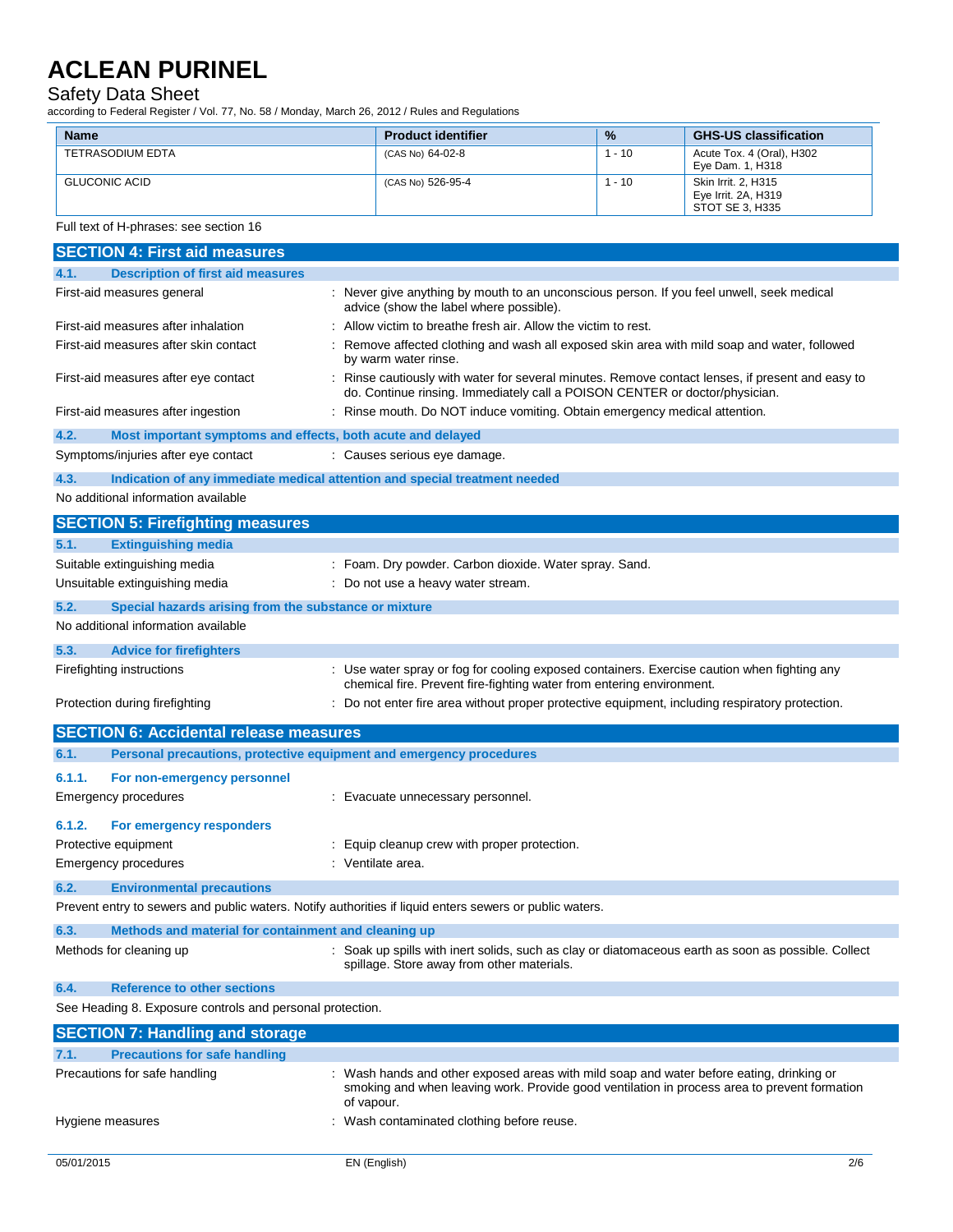### Safety Data Sheet

according to Federal Register / Vol. 77, No. 58 / Monday, March 26, 2012 / Rules and Regulations

| 7.2.               | Conditions for safe storage, including any incompatibilities |                                                                 |
|--------------------|--------------------------------------------------------------|-----------------------------------------------------------------|
| Storage conditions |                                                              | : Keep cool. Store in a dry place. Store in original container. |
|                    | Incompatible products                                        | : Strong bases. Strong acids.                                   |
|                    | Incompatible materials                                       | : Sources of ignition. Direct sunlight.                         |
| 73                 | Specific and usafel                                          |                                                                 |

**7.3. Specific end use(s)**

No additional information available

### **SECTION 8: Exposure controls/personal protection**

| 8.1.<br><b>Control parameters</b> |                                   |  |  |
|-----------------------------------|-----------------------------------|--|--|
| <b>ACLEAN PURINEL</b>             |                                   |  |  |
| <b>ACGIH</b>                      | Not applicable                    |  |  |
| <b>OSHA</b>                       | Not applicable                    |  |  |
|                                   | <b>TETRASODIUM EDTA (64-02-8)</b> |  |  |
| <b>ACGIH</b>                      | Not applicable                    |  |  |
| <b>OSHA</b>                       | Not applicable                    |  |  |
| <b>GLUCONIC ACID (526-95-4)</b>   |                                   |  |  |
| <b>ACGIH</b>                      | Not applicable                    |  |  |
| <b>OSHA</b>                       | Not applicable                    |  |  |

| 8.2. | <b>Exposure controls</b>      |                                                                                 |
|------|-------------------------------|---------------------------------------------------------------------------------|
|      | Personal protective equipment | : Avoid all unnecessary exposure.                                               |
|      | Hand protection               | : In case of repeated or prolonged contact wear gloves. Wear protective gloves. |
|      | Eye protection                | : None under normal use. Chemical goggles or safety glasses.                    |
|      | Respiratory protection        | : None under normal use. Wear appropriate mask.                                 |
|      | Other information             | : Do not eat, drink or smoke during use.                                        |

### **SECTION 9: Physical and chemical properties**

| 9.1.<br>Information on basic physical and chemical properties |                     |
|---------------------------------------------------------------|---------------------|
| Physical state                                                | $:$ Liquid          |
| Colour                                                        | : Colourless        |
| Odour                                                         | : characteristic    |
| Odour threshold                                               | : No data available |
| рH                                                            | $: 9 - 9.4$         |
| Relative evaporation rate (butylacetate=1)                    | : No data available |
| Melting point                                                 | : No data available |
| Freezing point                                                | : No data available |
| Boiling point                                                 | : No data available |
| Flash point                                                   | : $> 205 °F$        |
| Auto-ignition temperature                                     | : No data available |
| Decomposition temperature                                     | : No data available |
| Flammability (solid, gas)                                     | : No data available |
| Vapour pressure                                               | : No data available |
| Relative vapour density at 20 °C                              | : No data available |
| Relative density                                              | $: 1,075 - 1,175$   |
| Solubility                                                    | : No data available |
| Log Pow                                                       | : No data available |
| Log Kow                                                       | : No data available |
| Viscosity, kinematic                                          | : No data available |
| Viscosity, dynamic                                            | : No data available |
| Explosive properties                                          | : No data available |
|                                                               |                     |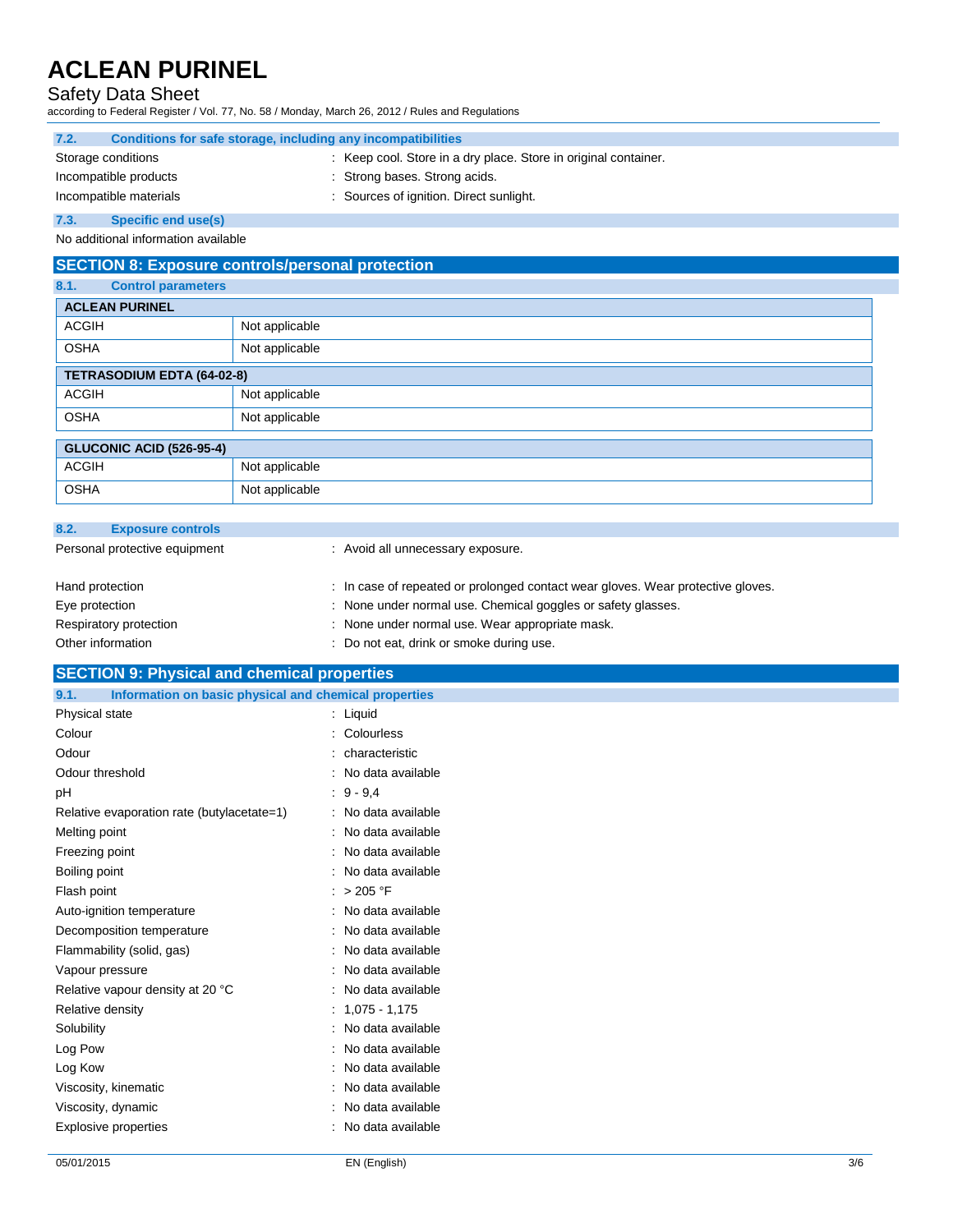### Safety Data Sheet

| according to Federal Register / Vol. 77, No. 58 / Monday, March 26, 2012 / Rules and Regulations |                                             |                     |
|--------------------------------------------------------------------------------------------------|---------------------------------------------|---------------------|
|                                                                                                  | Oxidising properties                        | : No data available |
| <b>Explosive limits</b>                                                                          |                                             | : No data available |
| 9.2.                                                                                             | <b>Other information</b>                    |                     |
|                                                                                                  | No additional information available         |                     |
|                                                                                                  | <b>SECTION 10: Stability and reactivity</b> |                     |
| 10.1.                                                                                            | <b>Reactivity</b>                           |                     |
|                                                                                                  | No additional information available         |                     |
| 10.2.                                                                                            | <b>Chemical stability</b>                   |                     |
| Not established.                                                                                 |                                             |                     |
| 10.3.                                                                                            | <b>Possibility of hazardous reactions</b>   |                     |
|                                                                                                  | Not established.                            |                     |

**10.4. Conditions to avoid**

Direct sunlight. Extremely high or low temperatures.

#### **10.5. Incompatible materials**

Strong acids. Strong bases.

### **10.6. Hazardous decomposition products**

fume. Carbon monoxide. Carbon dioxide.

### **SECTION 11: Toxicological information**

**11.1. Information on toxicological effects**

#### Acute toxicity **in the case of the contract of the contract of the contract of the contract of the contract of the contract of the contract of the contract of the contract of the contract of the contract of the contract of**

| <b>TETRASODIUM EDTA (64-02-8)</b>                      |                                                                     |
|--------------------------------------------------------|---------------------------------------------------------------------|
| ATE US (oral)                                          | 500,000 mg/kg bodyweight                                            |
| Skin corrosion/irritation                              | : Not classified                                                    |
|                                                        | pH: 9 - 9,4                                                         |
| Serious eye damage/irritation                          | : Causes serious eye damage.                                        |
|                                                        | pH: 9 - 9,4                                                         |
| Respiratory or skin sensitisation                      | : Not classified                                                    |
| Germ cell mutagenicity                                 | : Not classified                                                    |
| Carcinogenicity                                        | : Not classified                                                    |
| Reproductive toxicity                                  | : Not classified                                                    |
| Specific target organ toxicity (single exposure)       | : Not classified                                                    |
| Specific target organ toxicity (repeated<br>exposure)  | : Not classified                                                    |
|                                                        |                                                                     |
| Aspiration hazard                                      | : Not classified                                                    |
| Potential adverse human health effects and<br>symptoms | : Based on available data, the classification criteria are not met. |
| Symptoms/injuries after eye contact                    | : Causes serious eye damage.                                        |
| <b>SECTION 12: Ecological information</b>              |                                                                     |

#### **12.1. Toxicity**

| .<br>$\sim$                                   |                                 |  |
|-----------------------------------------------|---------------------------------|--|
| <b>TETRASODIUM EDTA (64-02-8)</b>             |                                 |  |
| LC50 fish 1                                   | $>121$ mg/l                     |  |
| EC50 other aquatic organisms 1                | 2,77 mg/l EC50 waterflea (48 h) |  |
| EC50 other aquatic organisms 2                | 625 mg/l IC50 algea (72 h) mg/l |  |
|                                               |                                 |  |
| 12.2.<br><b>Persistence and degradability</b> |                                 |  |

### **ACLEAN PURINEL** Persistence and degradability Not established.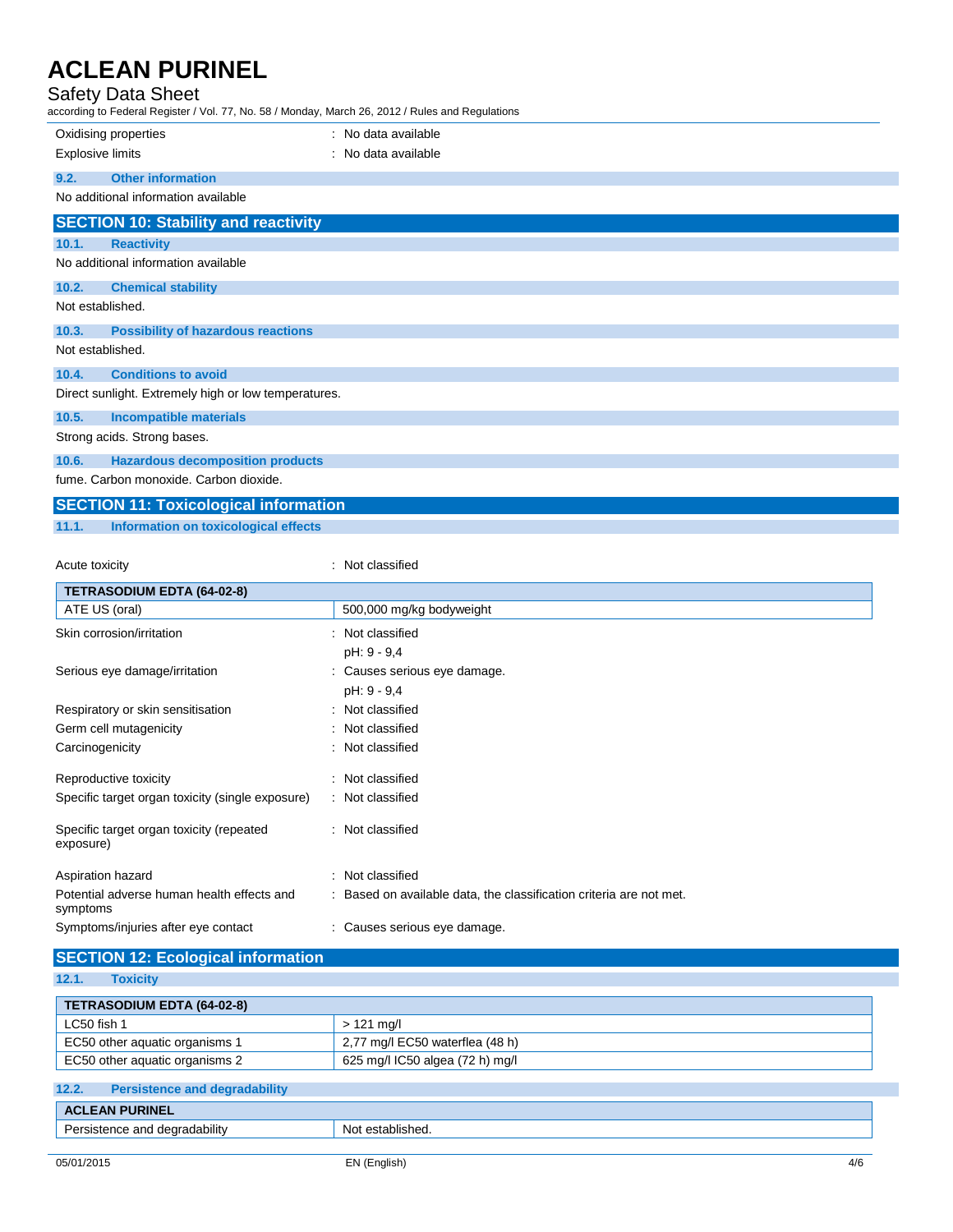#### Safety Data Sheet

according to Federal Register / Vol. 77, No. 58 / Monday, March 26, 2012 / Rules and Regulations

| according to Federal Register / Vol. 77, No. 58 / Monday, March 26, 2012 / Rules and Regulations                              |                                                                           |  |
|-------------------------------------------------------------------------------------------------------------------------------|---------------------------------------------------------------------------|--|
| <b>Bioaccumulative potential</b><br>12.3.                                                                                     |                                                                           |  |
| <b>ACLEAN PURINEL</b>                                                                                                         |                                                                           |  |
| Bioaccumulative potential                                                                                                     | Not established.                                                          |  |
| 12.4.<br><b>Mobility in soil</b>                                                                                              |                                                                           |  |
| No additional information available                                                                                           |                                                                           |  |
|                                                                                                                               |                                                                           |  |
| 12.5.<br><b>Other adverse effects</b>                                                                                         |                                                                           |  |
| Effect on ozone layer                                                                                                         | : None to our knowledge                                                   |  |
| Effect on the global warming                                                                                                  | : No known ecological damage caused by this product.                      |  |
| Other information                                                                                                             | : Avoid release to the environment.                                       |  |
| <b>SECTION 13: Disposal considerations</b>                                                                                    |                                                                           |  |
| 13.1.<br><b>Waste treatment methods</b>                                                                                       |                                                                           |  |
| Waste disposal recommendations                                                                                                | : Dispose in a safe manner in accordance with local/national regulations. |  |
| Ecology - waste materials                                                                                                     | : Avoid release to the environment.                                       |  |
| <b>SECTION 14: Transport information</b>                                                                                      |                                                                           |  |
| In accordance with DOT                                                                                                        |                                                                           |  |
| Not regulated for transport                                                                                                   |                                                                           |  |
| <b>Additional information</b>                                                                                                 |                                                                           |  |
| Other information                                                                                                             | : No supplementary information available.                                 |  |
|                                                                                                                               |                                                                           |  |
| <b>ADR</b><br>No additional information available                                                                             |                                                                           |  |
|                                                                                                                               |                                                                           |  |
| <b>Transport by sea</b><br>No additional information available                                                                |                                                                           |  |
|                                                                                                                               |                                                                           |  |
| <b>Air transport</b><br>No additional information available                                                                   |                                                                           |  |
| <b>SECTION 15: Regulatory information</b>                                                                                     |                                                                           |  |
| 15.1. US Federal regulations                                                                                                  |                                                                           |  |
| <b>TETRASODIUM EDTA (64-02-8)</b>                                                                                             |                                                                           |  |
| Not listed on the United States SARA Section 313                                                                              |                                                                           |  |
| Listed on the United States TSCA (Toxic Substances Control Act) inventory                                                     |                                                                           |  |
| GLUCONIC ACID (526-95-4)                                                                                                      |                                                                           |  |
| Not listed on the United States SARA Section 313<br>Listed on the United States TSCA (Toxic Substances Control Act) inventory |                                                                           |  |
|                                                                                                                               |                                                                           |  |
| 15.2. International regulations                                                                                               |                                                                           |  |
| <b>CANADA</b><br>No additional information available                                                                          |                                                                           |  |
|                                                                                                                               |                                                                           |  |
| <b>EU-Regulations</b><br>No additional information available                                                                  |                                                                           |  |
| Classification according to Regulation (EC) No. 1272/2008 [CLP]                                                               |                                                                           |  |
| Eye Dam. 1 H318<br>Full text of H-phrases: see section 16                                                                     |                                                                           |  |
| Classification according to Directive 67/548/EEC [DSD] or 1999/45/EC [DPD]                                                    |                                                                           |  |
| <b>National regulations</b><br>15.2.2.                                                                                        |                                                                           |  |
| 15.3. US State regulations                                                                                                    |                                                                           |  |